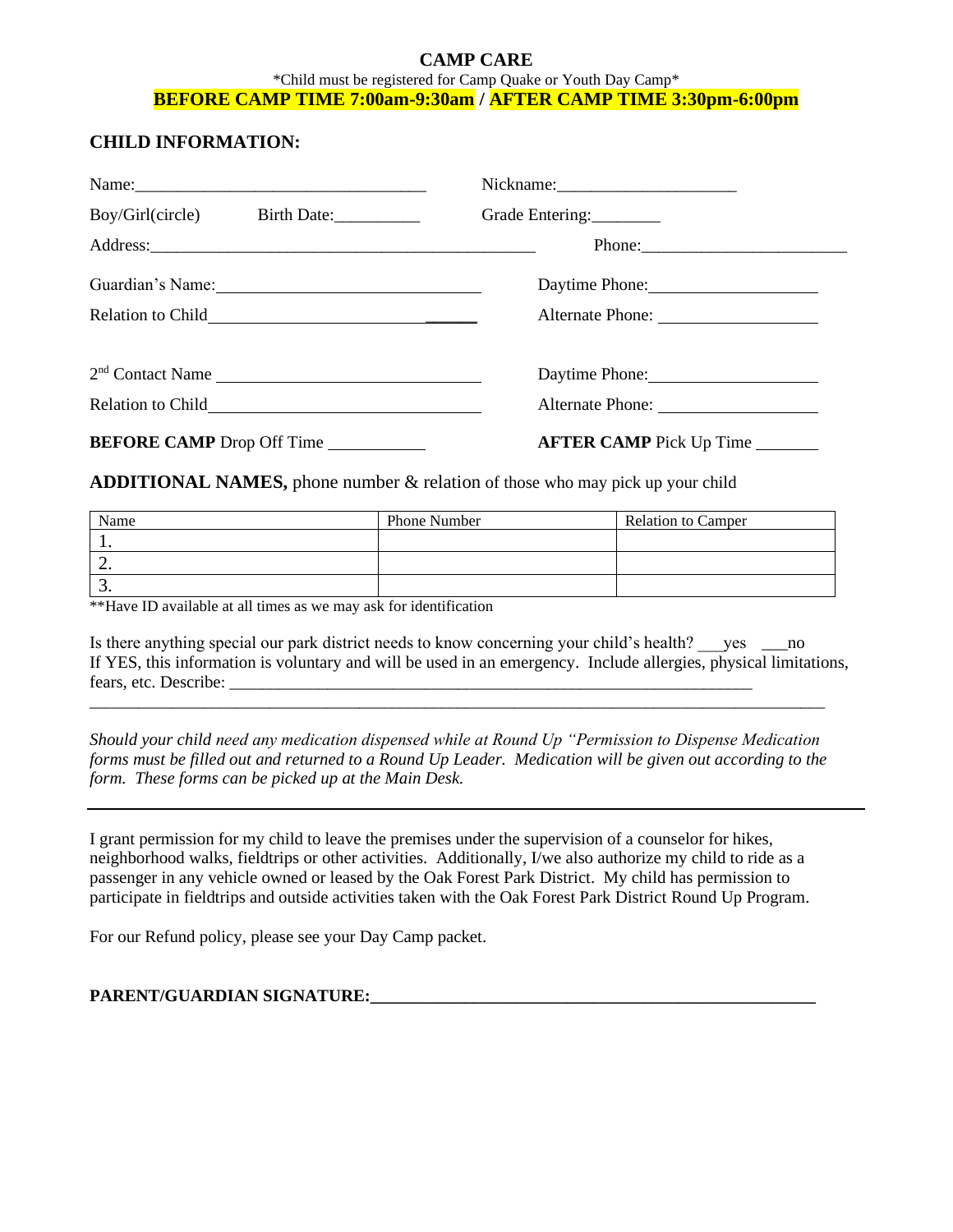#### **CAMP CARE BEHAVIOR CONTRACT Office Copy- please sign and return.**

#### CONDUCT RULES

- 1. Campers MAY NOT bring any play items and/or money, unless requested by their counselor for use in an activity. Any undue items from home will be held in the Office until dismissal and returned to the camper OR it may be asked that a guardian pick up the item from the Office. **Items lost/stolen/traded are at the camper's expense.**
- 2. Campers must stay with their designated group and counselors at all times.
- 3. No fighting of any type will be tolerated. This includes roughhousing or horseplay
- 4. No foul language or put downs will be tolerated.
- 5. No talking back or disrespect to park district staff, volunteers, patrons, or fellow campers.
- 6. No cell phones are allowed to be on while at camp. **THEY WILL BE CONFISCATED IF THEY ARE SEEN IN USE!!!**

The following "Steps of Action" will be implemented for any child who breaks the Conduct Rules.

| <b>Steps of Action:</b> |                                                                  |
|-------------------------|------------------------------------------------------------------|
| $1st$ Infraction:       | Child is warned and reminded of rules.                           |
| $2nd$ Infraction:       | Discipline Report is written up.                                 |
| $3rd$ Infraction:       | Discipline Report is written up, parent/guardian notified.       |
| $4th$ Infraction:       | Parent is called to pick up child immediately. Camp Coordinator, |
|                         | Recreation Supervisor and Parent will discuss return date.       |

If further infraction occurs, the child will not be allowed to continue in the Round Up Program -OR in the case of an extreme infraction, the situation will be dealt with accordingly.

Be assured that the Camp Care staff will be actively participating, working toward and looking out for the best interest of your child.

Our brochure contains additional rules for a Code of Conduct and Threats of Violence for general purposes on page 3. These, in addition to the ones above, will be enforced. You are responsible for all the information.

#### *I have read and agree to the Oak Forest Park District Camp Care's BEHAVIOR CONTRACT*

**\_\_\_\_\_\_\_\_\_\_\_\_\_\_\_\_\_\_\_\_\_\_\_\_\_\_\_\_\_\_ \_\_\_\_\_\_\_\_\_\_\_\_\_\_\_\_\_\_\_\_\_\_\_\_\_\_\_\_\_\_**

Parent/Guardian Signature Print Child's Full Name

Date: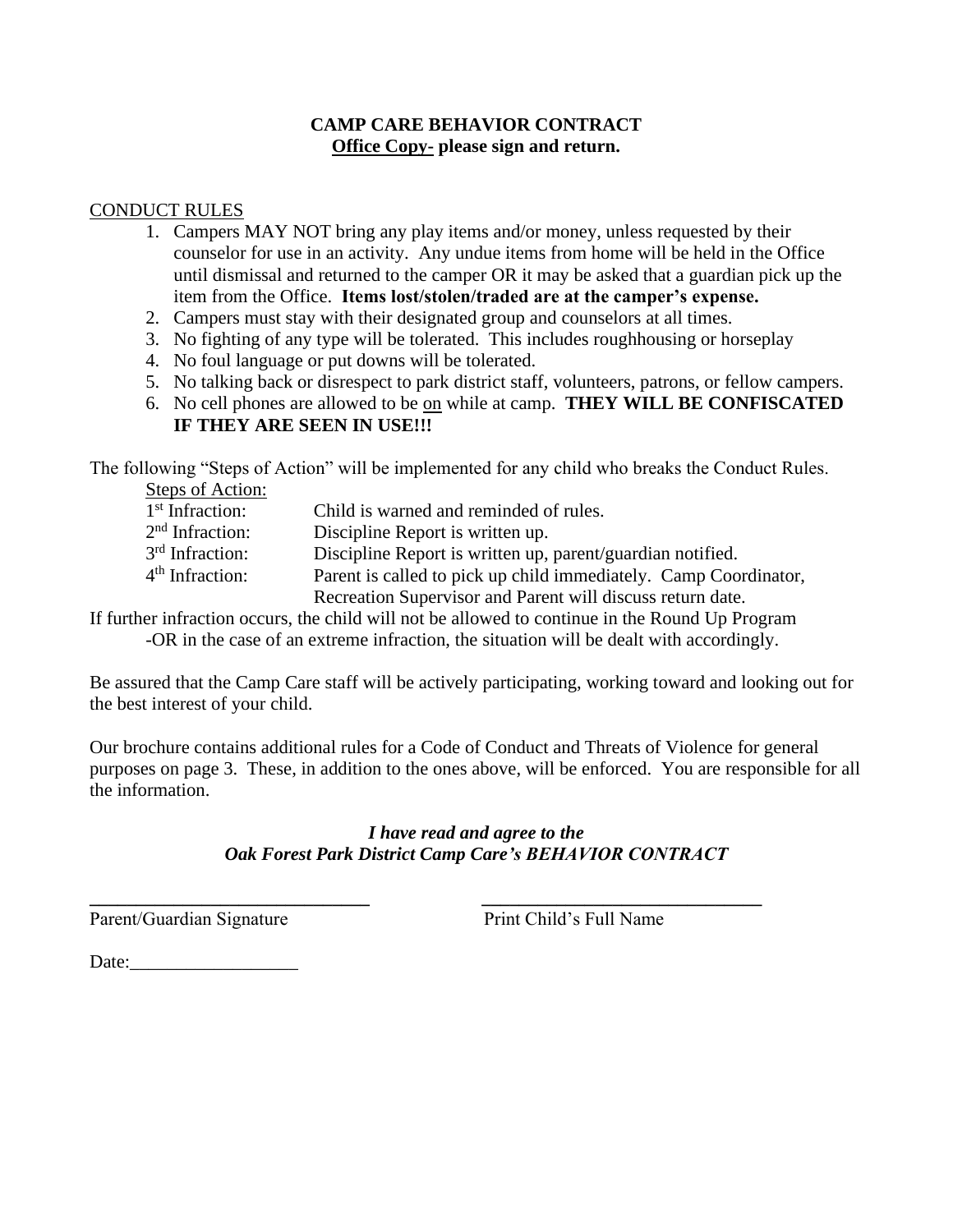## **CAMP CARE INFORMATION SHEET YOUR Copy-** retain for your records

#### REGISTRATION/ LATE PAYMENT

- Registration payment and form are due to the *Central Park Building* by the Tuesday preceding the week being registered for, to avoid a late fee. A nonrefundable late fee of \$10.00 per child will be assessed if registering for the proceeding week between Wednesday and 10:30 am Thursday. This late fee is due at the time of registration.
- **NO registration will be taken** after 10:30 am Thursday.
- Rates will not be prorated based on anticipated attendance or past attendance
- Refunds: Please see your Day Camp registration packet for refund information.

*Please note registration in a particular session does not guarantee registration in subsequent weeks.*

#### GENERAL INFORMATION

- Camp Care will hang a SIGN on the glass doors at the Main entrance stating your child's location. Be sure to read the sign upon entering the building and go to that area.
- A snack is served each day at Before Camp Care and After Camp Care. Snack is served at approximately 8:30 am and 4:00 pm. Snack can be cereal, milk, water, juice, chips, crackers and a variety of prepared snack foods. Soda is not allowed at camp unless it is served as part of snack.
- Campers may not consume energy drinks such as Red Bull or Monster while at camp.

#### DROP OFF AND PICK UP

- **An adult must drop off/pick up their child to Camp Care** and sign him/her in with leader in charge. Check for the location SIGN on the front door.
- The Camp Care counselor will dismiss the children to their Day camp Counselor at 9:30 am. At 3:30pm, after camp, participants are dismissed from Day Camp to a Camp Care leader. Children will go directly from Day Camp to the After Care program. If, on any day, your child attends Day Camp, and is not attending After Camp as scheduled, your child will still be dismissed to After Care Camp. You will then sign your child out from the Camp Care leader.
- **Children may only be signed out by an adult listed on Registration form**. You may send a note or call in to the Camp office should you need to make an addition/change.
- If the leader in charge of Camp Care does not recognize the adult picking up the child, they are required to ask for an I.D., therefore please have identification ready at all times.
- No child will be allowed to leave the camp site alone.
- Park staff must be able to verbally contact a person who is listed on your registration form at any point in time.

### LATE PICK UP INFORMATION

- Children must be picked up by 6:00 pm. Anyone not picked up by 6:05 pm will be charged \$1.00 for each minute of tardiness until child is picked up. We will extend a warning on the first offense. This late fee is to be paid the very next day to continue in the program. **If late pick up occurs three times, your child may be dropped from Camp Care.**
- **Emergency Phone: If you need to reach the camp care staff call (708) 990-7058**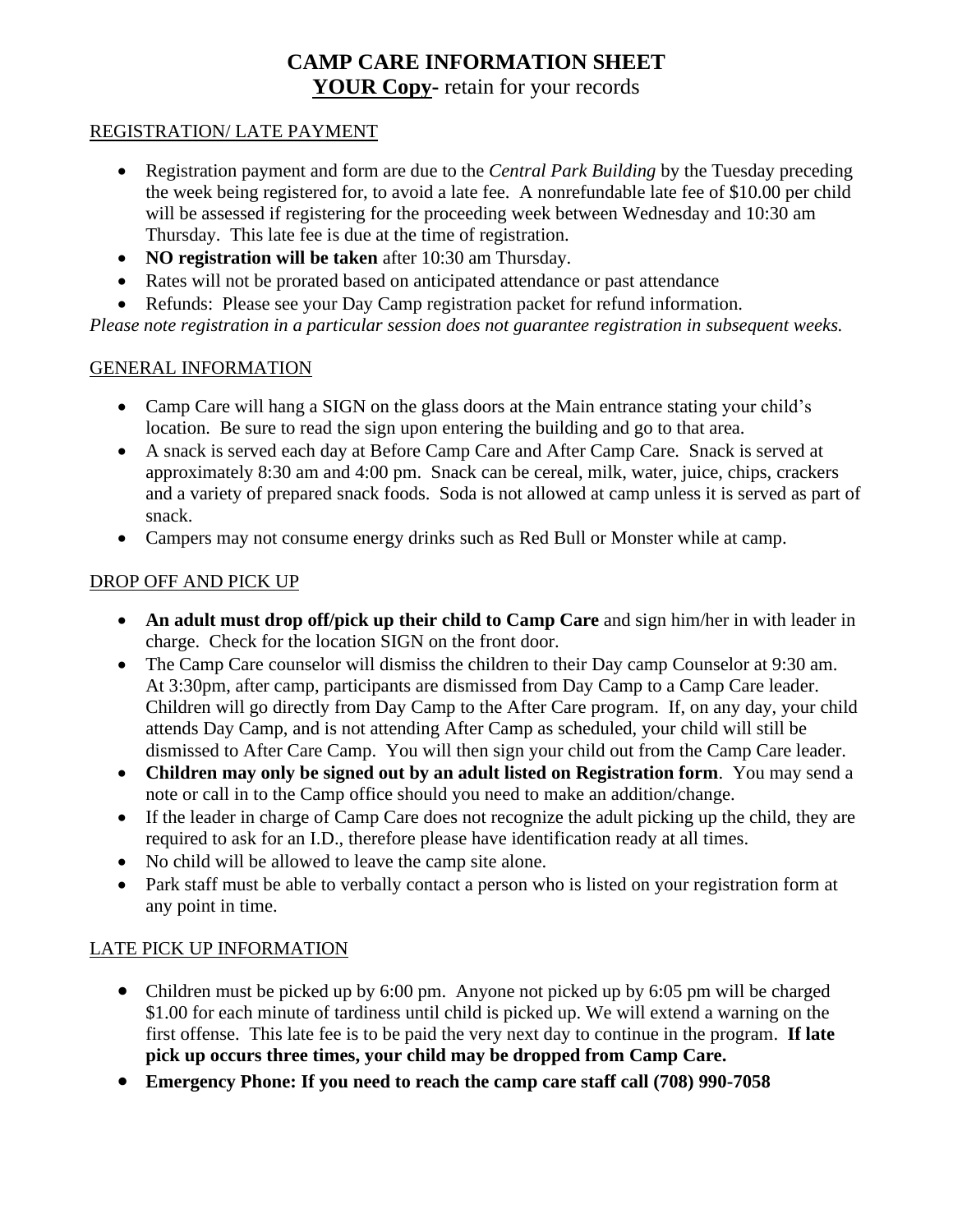## **CAMP CARE BEHAVIOR CONTRACT**

**Your Copy-** please retain for your records

#### CONDUCT RULES

- 1. Campers **MAY NOT** bring any play items and/or money, unless requested by their counselor for use in an activity. Any undue items from home will be held in the Office until dismissal and returned to the camper OR it may be asked that a guardian pick up the item from the Office. **Items lost/stolen/traded are at the camper's expense.**
- 2. Campers must stay with their designated group and counselors at all times.
- 3. No fighting of any type will be tolerated. This includes roughhousing or horseplay
- 4. No foul language or put downs will be tolerated.
- 5. No talking back or disrespect to park district staff, volunteers, patrons, or fellow campers.
- 6. No cell phones are allowed to be on while at camp. **THEY WILL BE CONFISCATED IF THEY ARE SEEN IN USE!!!**

The following "Steps of Action" will be implemented for any child who breaks the Conduct Rules.

| Steps of Action:            |                                                                  |
|-----------------------------|------------------------------------------------------------------|
| 1 <sup>st</sup> Infraction: | Child is warned and reminded of rules.                           |
| 2 <sup>nd</sup> Infraction: | Discipline Report is written up.                                 |
| 3 <sup>rd</sup> Infraction: | Discipline Report is written up, parent/guardian notified.       |
| 4 <sup>th</sup> Infraction: | Parent is called to pick up child immediately. Camp Coordinator, |
|                             | Recreation Supervisor and Parent will discuss return date.       |

If further infraction occurs, the child will not be allowed to continue in the Camp Care Program -OR in the case of an extreme infraction, the situation will be dealt with accordingly.

Be assured that the Camp Care staff will be actively participating, working toward and looking out for the best interest of your child.

Our brochure contains additional rules for a Code of Conduct and Threats of Violence for general purposes on page 3. These, in addition to the ones above, will be enforced. You are responsible for all the information.

#### **Please retain this form for your records I have read and agree to the Oak Forest Park District Camp Care's BEHAVIOR CONTRACT**